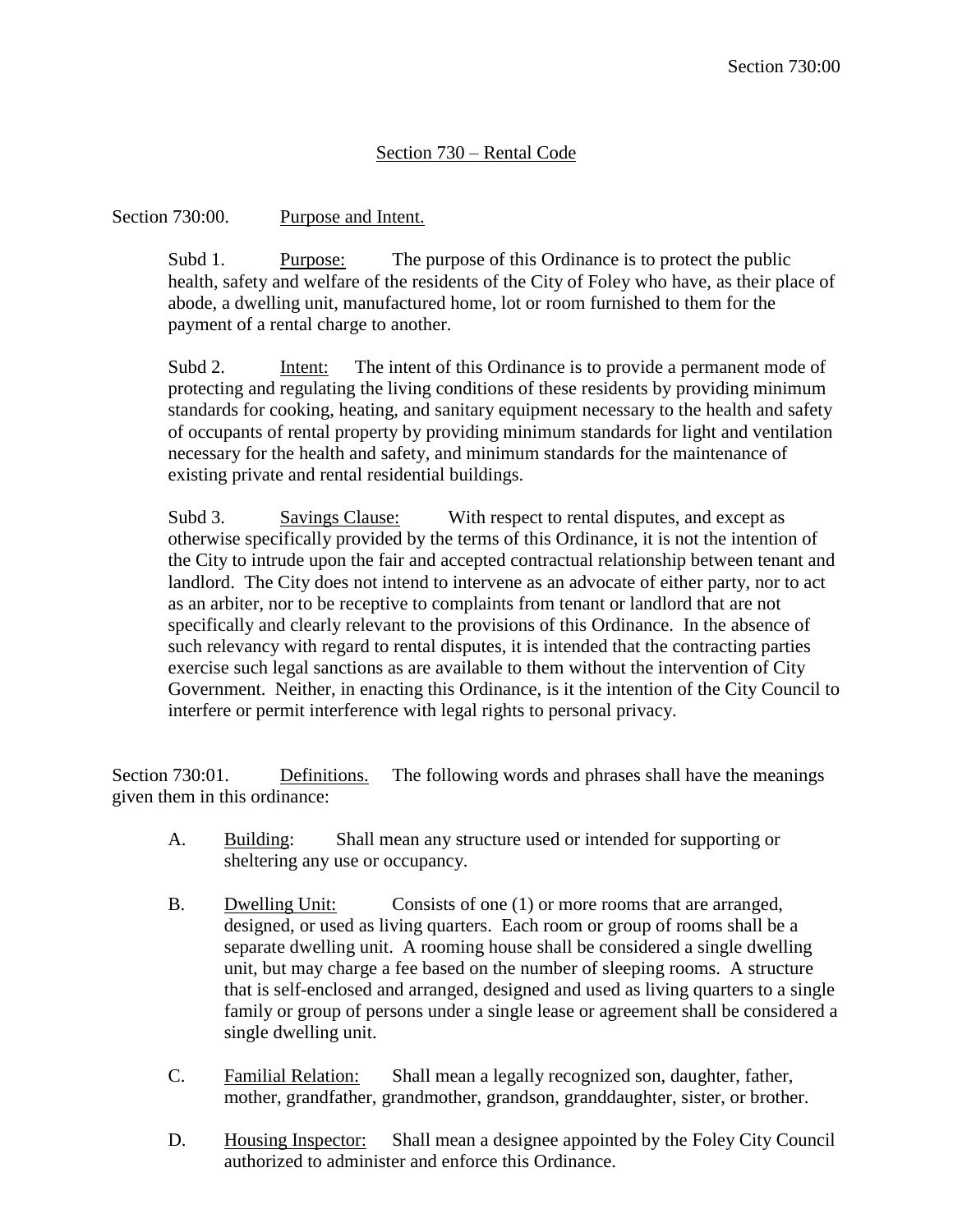- E. License: Shall mean a provisional license, which is issued after receipt of fees and may be revoked if such rental property is found not to be in compliance with ordinances, codes or statutes.
- F. Lot: Shall mean an area within a manufactured home park or otherwise maintained and made available for occupancy by a manufactured home.
- G. Manufactured Home: Shall mean as provided in Ordinance 319, Zoning Ordinance, Section 4, Subd. 2 (65).
- H. Manufactured Home Park: Shall mean any site, lot, field or tract of land upon which two (2) or more occupied manufactured homes are located, either free of charge or for compensation, and includes any building, structure, tent, vehicle or enclosure used or intended for use as part of the equipment of the manufactured home park.
- I. Maximum Occupancy: Shall mean that for each occupant in a dwelling unit, 100 square feet of space must be provided.
- J. Occupant: Shall mean any person (including the owner or operator) living, sleeping, cooking, and eating in a dwelling unit.
- K. Operator: Shall mean the owner or agent who has charge, care, control or management of a building or manufactured home park or part hereof, in which dwelling units, manufactured homes, lots or rooming units are let.
- L. Owner: Shall mean any person who, alone or jointly or severally with others, shall be in actual possession of, or have charge, care or control of any dwelling unit, manufactured home, lot, rooming house or sleeping unit within the City.
- M. Person: Shall mean any natural person his/her heirs, executors, administrators or assigns, and also includes a firm, partnership, and limited liability company, cooperative or corporation, its or their successors or assigns, or the agent of any of the aforementioned.
- N. Rental Property: Shall mean a dwelling unit offered for rent or occupied by a person or persons in the status of tenant, but does not include motels. This term shall not include property in which the dwelling unit or manufactured home is owned by the occupant, but the land or lot is rented or leased.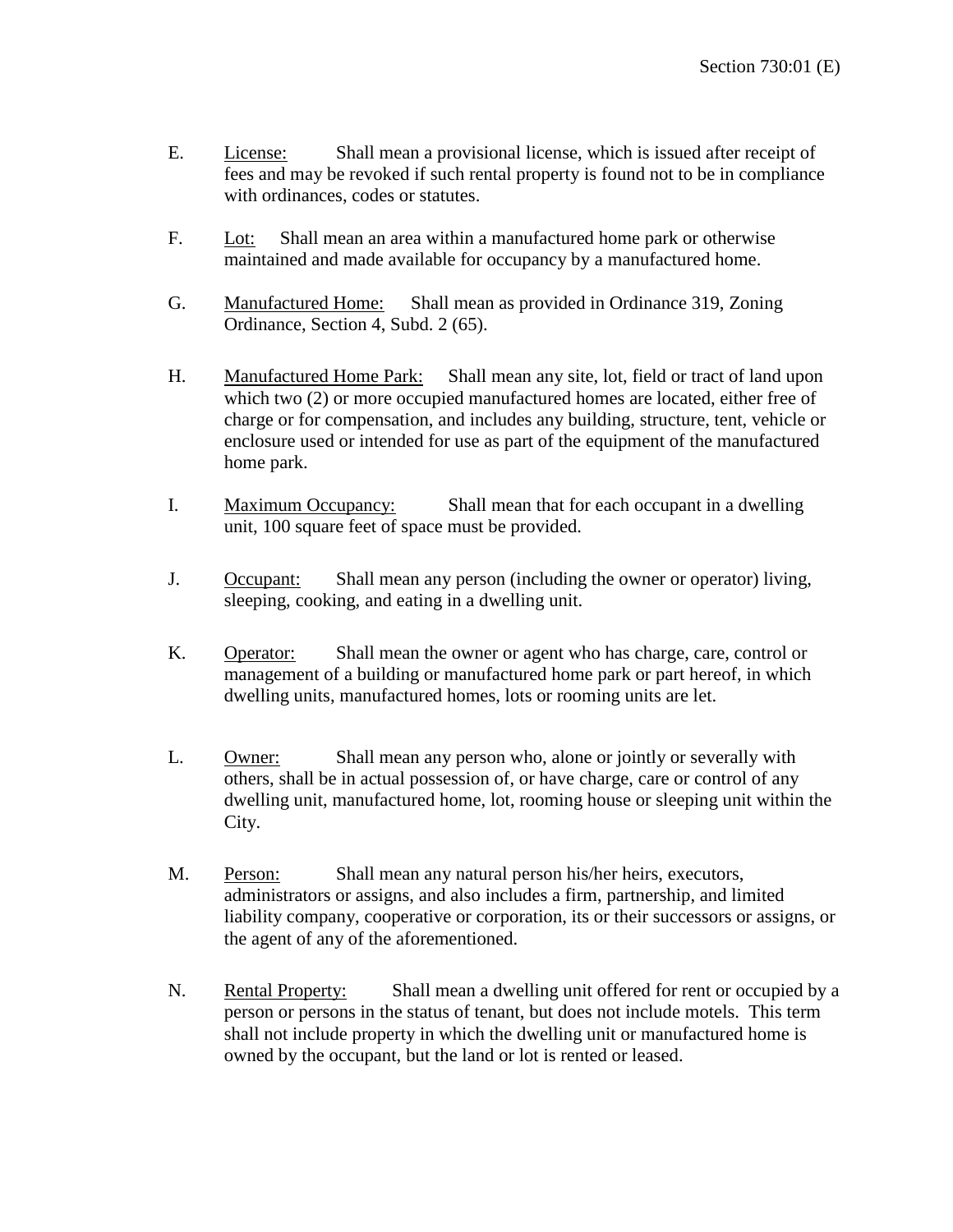- O. Rooming House: Shall mean a building or structure providing a room or rooms intended for living and sleeping for persons in the status of tenant in which the toilet and kitchen facilities are shared, and the common or shared areas of the structure are actively maintained by the operator. This term shall include boarding houses, day cares, lodging houses, Bed and Breakfasts, fraternity and sorority houses, but does not include hotels, motels, or hospitals.
- P. Sleeping Rooms: Shall mean a room or enclosed floor space in a rooming house or dwelling unit, as defined herein, used or intended to be used primarily for sleeping purposes.
- Q. Tenant: Shall mean one who has as his/her place of abode a dwelling unit, manufactured home, lot, rooming house or sleeping room furnished to him/her for payment of a rental charge to another.

Section 730:02. International Property Maintenance Code Adopted by Reference International Property Maintenance Code Adopted by Reference. The International Property Maintenance Code, 2012 edition as published by the International Code Council, is hereby adopted by reference, so far as it applies to rental property, and is made a part of this Ordinance as if fully set out in length.

Section 730:03. License Required. No person shall occupy, allow to be occupied, or let to another for occupancy any dwelling unit in the City of Foley for which a license has not been properly issued by the Housing Inspector. No rental dwelling shall be issued a license by the City unless it complies with the ordinances of the City of Foley and the statutes of the State of Minnesota, which pertain to such properties. A rental property solely occupied by the owner or a familial relation of the owner is exempt from this requirement.

Subd 1. License Fee. The City Council may establish a licensing fee schedule for each dwelling unit or sleeping room in each rental property. The schedule may include a separate fee for licenses, inspections, crime prevention program participation and delinquencies. Said license fees shall be payable at the time of application for licensing or renewal of a license and shall be a prerequisite to the issuance of the required license. Once issued, a licensee shall not be entitled to a refund on any license fee upon suspension or revocation.

a. Rental property which is licensed as a "Curing Home" (Nursing Home) or a "Boarding Care Home" by the State of Minnesota Department of Health pursuant to Minnesota Statutes Chapter 157 shall be exempt from the registration fee required under this Section. This exception shall not apply if no services are provided to the tenants, or the services are incidental to, or independent of, the landlord/tenant relationship.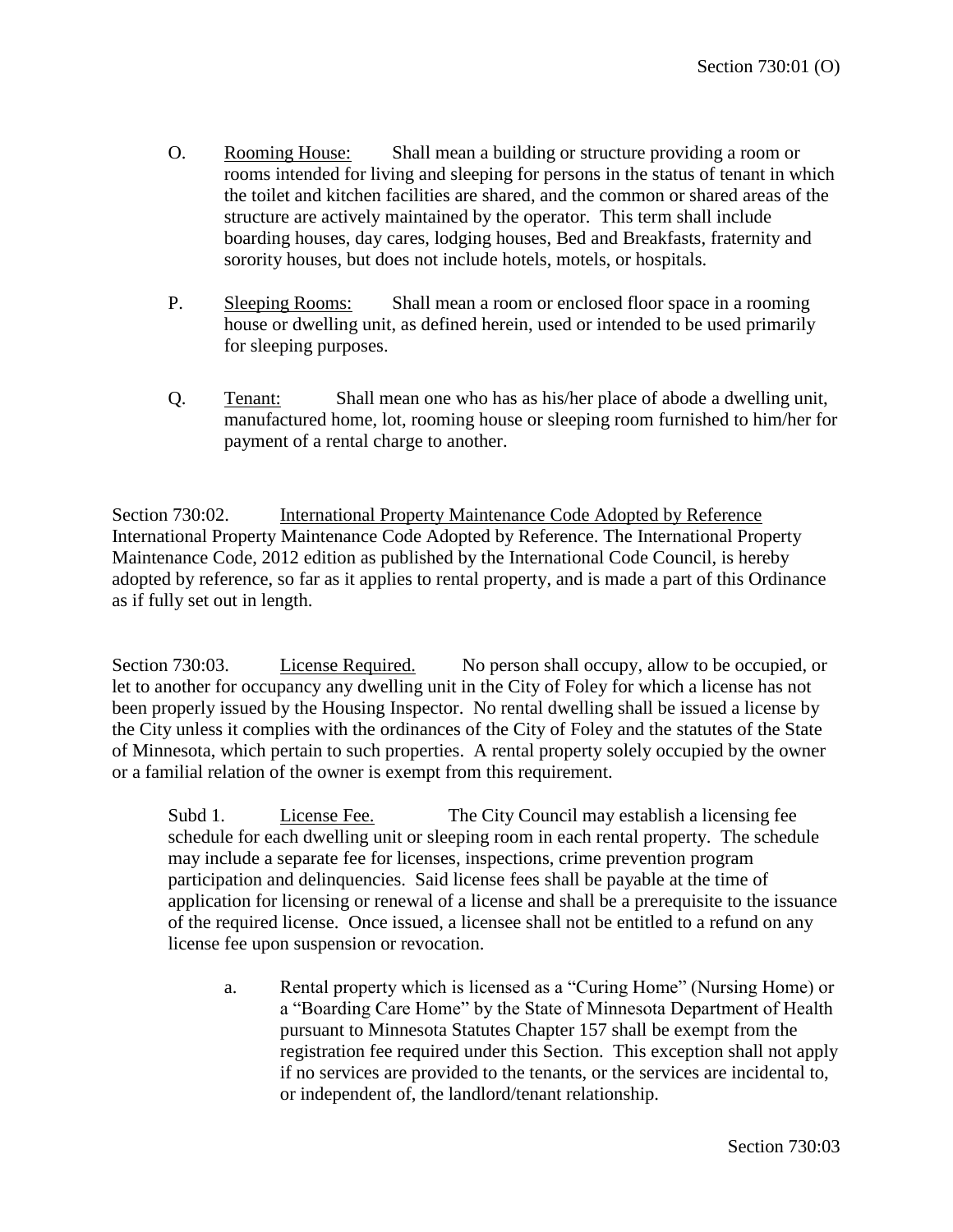- b. If the license fee required hereunder is paid after March 31 for the next license year, penalties shall be imposed as established by the licensing fee schedule.
- c. All licenses shall expire March 31, two calendar years following the year it was issued. Application for any license in which an inspection is required shall be 30 days prior to expiration. For cause, the Housing Inspector may waive the application deadline for an applicant.
- d. A delinquency fee shall be charged to the owner of rental property operated without a valid license. The imposition of this fee by the Housing Inspector may be appealed to the City Council by submitting a request to the City within twenty (20) days of the mailing or posting of the notice of the fee.

Subd 2. License Application. The application for license shall be made and filed on a form furnished by the Housing Inspector for such purpose and shall set forth the following information:

- a. Name, residence address and phone number of the owner of any rental property, or property manager authorized by the owner to accept service of process and to receive and give receipt for notices. In cases where the owner of any rental property lives outside the City of Foley, the license application shall be made by an agent who shall be legally responsible for compliance with this and other City Ordinances. Such agent shall live within Minnesota;
- b. Name, address and phone number of any agent actively managing the rental property;
- c. Street address of the rental property;
- d. Tax parcel number of the rental property or manufactured home park in which the rental property is located;
- e. Number and description of units within the rental property (dwelling units, manufactured homes, or sleeping rooms), including square footage of each room in unit;
- f. Name, address and phone number of the person authorized to make or order repairs and/or service to the rental property, to provide required services necessary to protect the health, safety, and welfare of the occupants, or are able to contact the person so authorized;
- g. Maximum number of people permitted per dwelling unit, manufactured home, lot, rooming house, or sleeping room;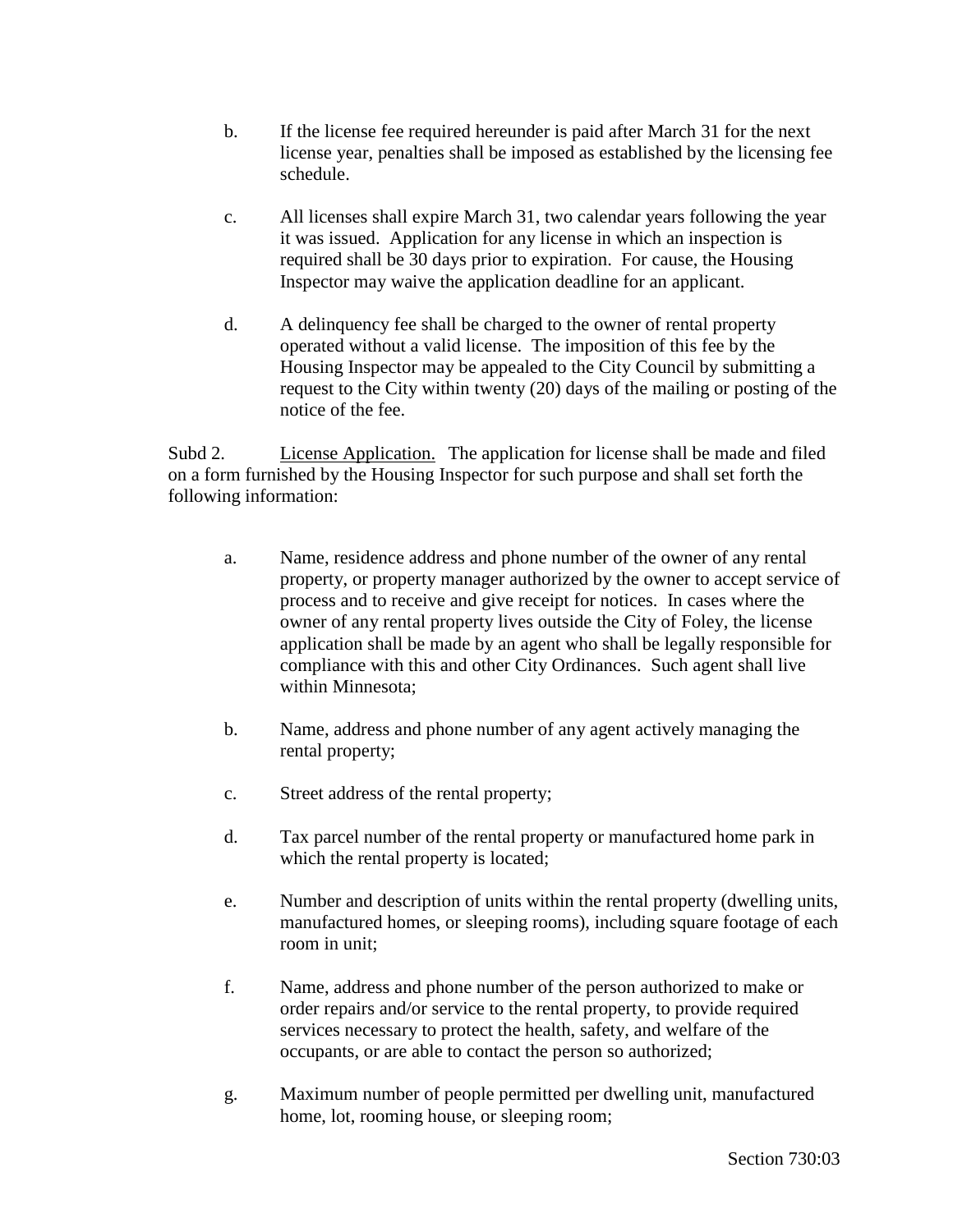h. Certification of completion of Crime Free Rental Program, as provided in Section 735 of an owner or an operator with a contract to manage the property.

Subd 3. Manner of Application: The license application shall be made by the owner, if such owner is a natural person; if the owner is a corporation, cooperative or limited liability company, by an officer thereof; if a partnership, by one of the partners; and if an unincorporated association, by the manager or managing officer thereof, on the appropriate form available from the Housing Inspector.

Subd 4. Inspection: All rental units will be subject to a bi-annual inspection conducted by the Housing Inspector, or his/her authorized representative, prior to issuance of the license. The Housing Inspector may grant a license contingent on an inspection being completed within thirty (30) days, if all other requirements, including payment of the license fees, are met. After thirty (30) days, the license shall expire unless the Housing Inspector has certified the required inspection.

Subd 5. License Before Occupancy: All rental property required to be licensed pursuant to the provisions of this Ordinance shall be licensed prior to occupancy or the letting to another for occupancy, and thereafter all licenses of such rental property shall be renewed pursuant to 730:03, Subd. 1(c).

Subd 6. Transfers. Every new owner of a rental property (whether as fee owner, contract purchaser, or otherwise entitled to possession) shall apply for and obtain a license under this Ordinance before taking possession.

Section 730:04. Display of License. Every licensee of a rental property shall conspicuously display at all times on the premises a copy of the current license. This license shall be located on the premises so as to be easily viewed and readable by the occupants of the rental property at or near the front entrance of the building for which it was issued and shall be reasonably protected from wear by a plastic cover or similar protective device.

Section 730:05. Inspection: Right of Entry. In order to insure compliance with this Ordinance's requirements, or upon receiving a written, signed complaint, the Housing Inspector shall have the authority to enter any building or manufactured home park at reasonable times upon notice to the landlord and tenant, to determine if the building or manufactured home park is operated as a "rental property" as defined in this Ordinance or to enforce the Minnesota State Building Code, or both.

Section 730:06. Health Department Inspection. The Benton County Health Department and/or the City Health Official shall have the right to inspect any dwelling, whether rental or owner-occupied, to enforce sanitation requirements.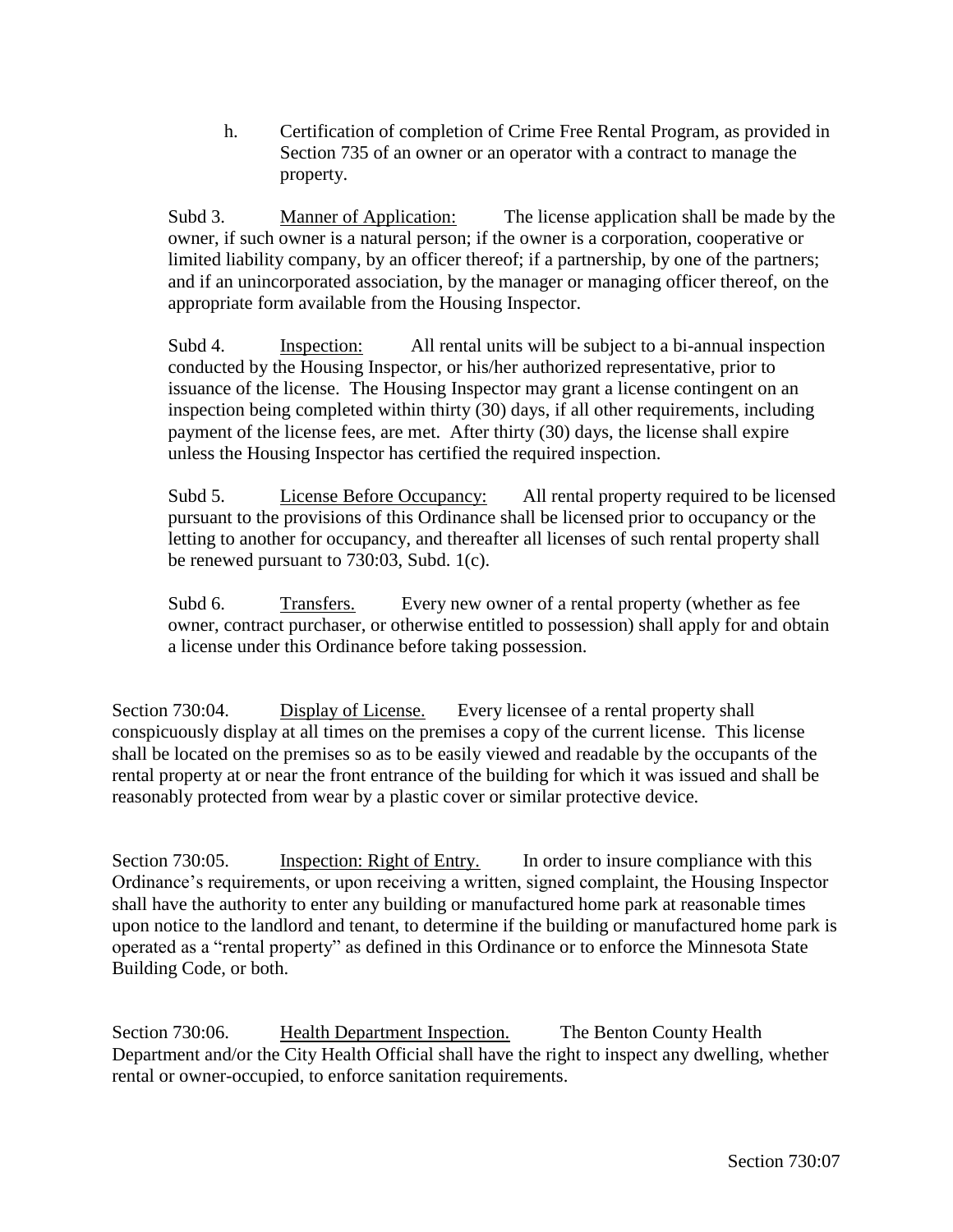Section 730:07. Housing Advisory and Appeals Board. The City Council shall appoint a Housing Advisory and Appeals Board ("Housing Board") as provided below. In addition to the responsibilities enumerated in the Minnesota State Building Code, the Housing Board shall serve in an advisory capacity in making recommendations concerning the housing and rental programs. It shall be the duty of the Housing Advisory and Appeals Board to study City Ordinances and Codes concerning housing from time to time and to make recommendations for new ordinances. Said Board shall consist of five (5) members of the public not employed by the City. The term of the members shall each be for three (3) years, with a maximum of three full three-year terms. Except in the event of a vacancy, appointments shall be effective January 1 of each year. Appointments shall be effective January 1 of each year and provide for staggered, overlapping terms. The initial appointments shall be made such that two (2) members appointed shall serve for three years, two (2) shall serve for two years, and one (1) shall serve for one year. Any vacancy shall be filled for the remainder of the term in the same manner as an original appointment. If a Board member shall no longer serve in the capacity under which they qualified for appointment, the City Council shall declare a vacancy. The Board members shall continue until their successor has been appointed.

Section 730:08. Excessive Law Enforcement Calls: Notwithstanding any finding of the Housing Inspector for other violations, any rental property whose property receives more than one (1) law enforcement call per dwelling unit within a twelve (12) month period, or receives twenty-four (24) law enforcement calls or complaints within a twelve (12) month period, whichever number is less, shall appear before the Foley City Council, upon notice, to review the continuation of the rental license. This review is not an exclusive remedy.

## Section 730:09. Criminal Background Checks.

Subd 1. Purpose. The Foley City Council has determined that there are persons residing in rental property in the City of Foley engaging in disorderly conduct which results in a hostile environment for other Foley citizens living near or close to the rental property. It is the declared purpose and intent of this section to protect and preserve the City's neighborhoods and the public health, safety, and welfare of its citizens by providing a system at the local level for criminal history/background investigation of prospective tenants.

Subd 2. Background Investigations. Each Operator shall conduct criminal history/background investigations on prospective tenants in rental property though the Benton County Sheriff's Department. No such investigation shall be conducted using the state Criminal Justice Data Communications Network (CJDN) and no information obtained from the CJDN shall be disseminated unless the Operator presents an Informed Consent/Waiver form signed by the prospective tenant. The Informed Consent/Waiver form must meet the requirements of Minnesota Statues Section 13.05, Subd. 4 (d). Each request must be on a form approved or provided by the Benton County Sheriff's Office. The Operator shall pay a fee as established by Council resolution.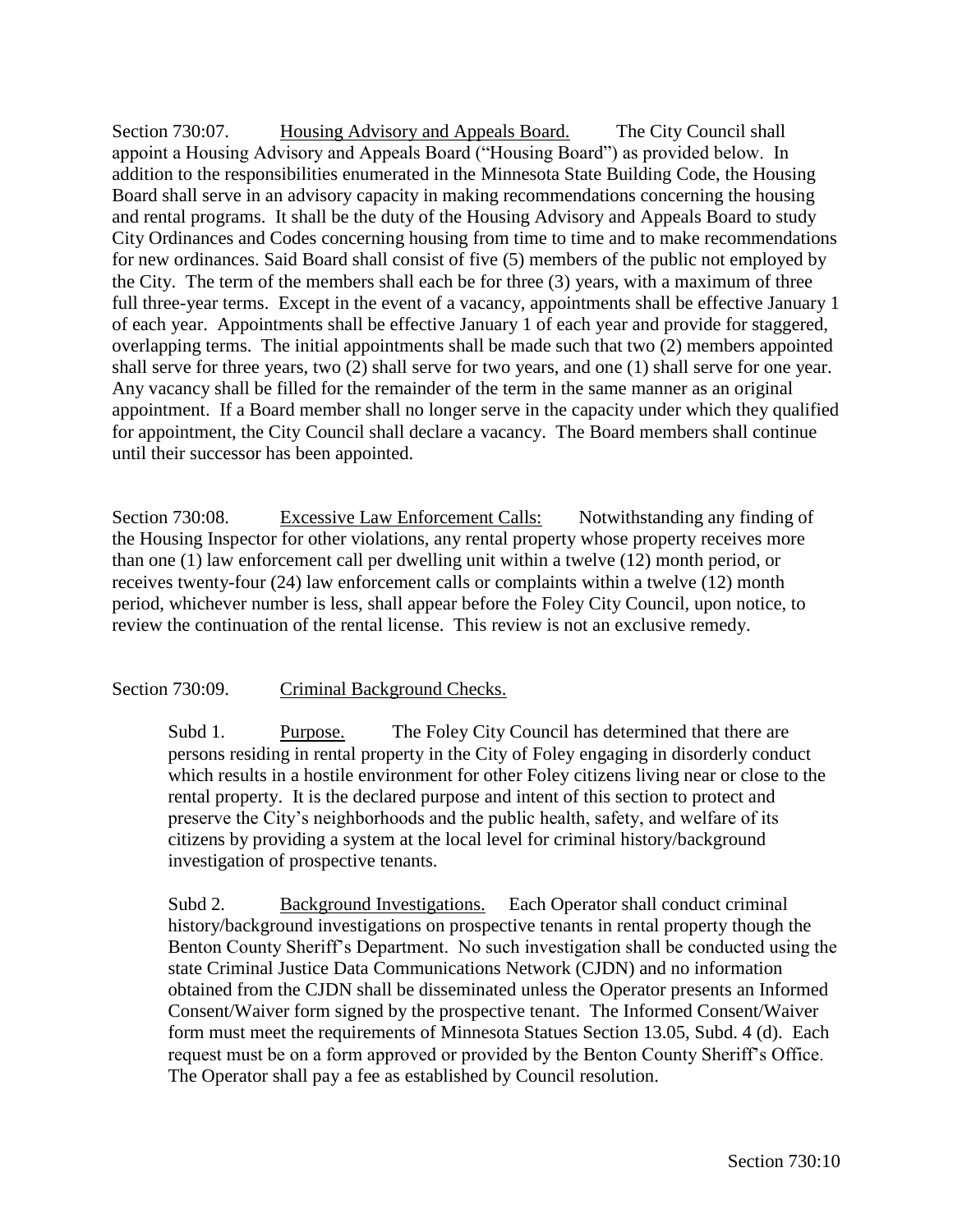Section 730:10. Landlord Liability. The owner of a rental unit, manufactured home park, rooming house or sleeping room shall be responsible to cause persons occupying the rental unit to conduct themselves in such a manner as to not cause the premises to be in violation of the prohibition against noise as set forth in the City of Foley Noise Ordinance, nor to allow to exist on the premises a public nuisance.

Section 730:11. Applicable Laws. Licensees shall be subject to all of the Ordinances of the City of Foley and the applicable State and Federal laws relating to dwellings. In the event this Ordinance conflicts with any other applicable ordinance or law, the more restrictive shall apply.

Section 730:12. Enforcement. Enforcement of this Ordinance is accomplished by the Housing Inspector who is authorized to conduct inspections, issue licenses, investigate complaints, and seek penalties of property owner(s) found to be in violation.

Section 730:13. Penalty. Any person who operates rental property in violation of this Ordinance shall be guilty of a misdemeanor and subject to the maximum penalty permitted by law. Each violation of this Ordinance shall constitute a separate offense. As an alternative to criminal penalties, the City may seek the following corrective action. The Housing Advisory Board will consider such penalties and/or actions after providing written notice and an opportunity to be heard to the owner of the rental property.

Subd 1. Suspension or Revocation. Every operating license issued under this Ordinance is subject to suspension or revocation. If the City suspends or revokes an operating license, it shall be unlawful for the owner or the duly authorized agent to thereafter permit any new occupancy of vacant or thereafter vacated rental units until the operating license is restored. Current tenants will be allowed to remain until the end of their lease or one (1) year, whichever is less. In the case of revocation, restoration of the license shall occur only after the premises' owner has applied for a new license, paid a new application fee and complied with all sections of this or any applicable City Ordinance.

Subd 2. Hazardous Building Declaration. If a dwelling is unfit for human habitation and the owner has not remedied the defects within a prescribed reasonable time, the dwelling may be declared a hazardous building and treated consistent with state law.

Section 730:14. Rental Code. This Ordinance shall be known as the City of Foley Rental Code.

Section 730:15. Severability. Every section, provision or part of this ordinance is declared severable from every other section, provision or part; and if any section, provision or part hereof shall be held invalid, it shall not affect any other section, provision or part.